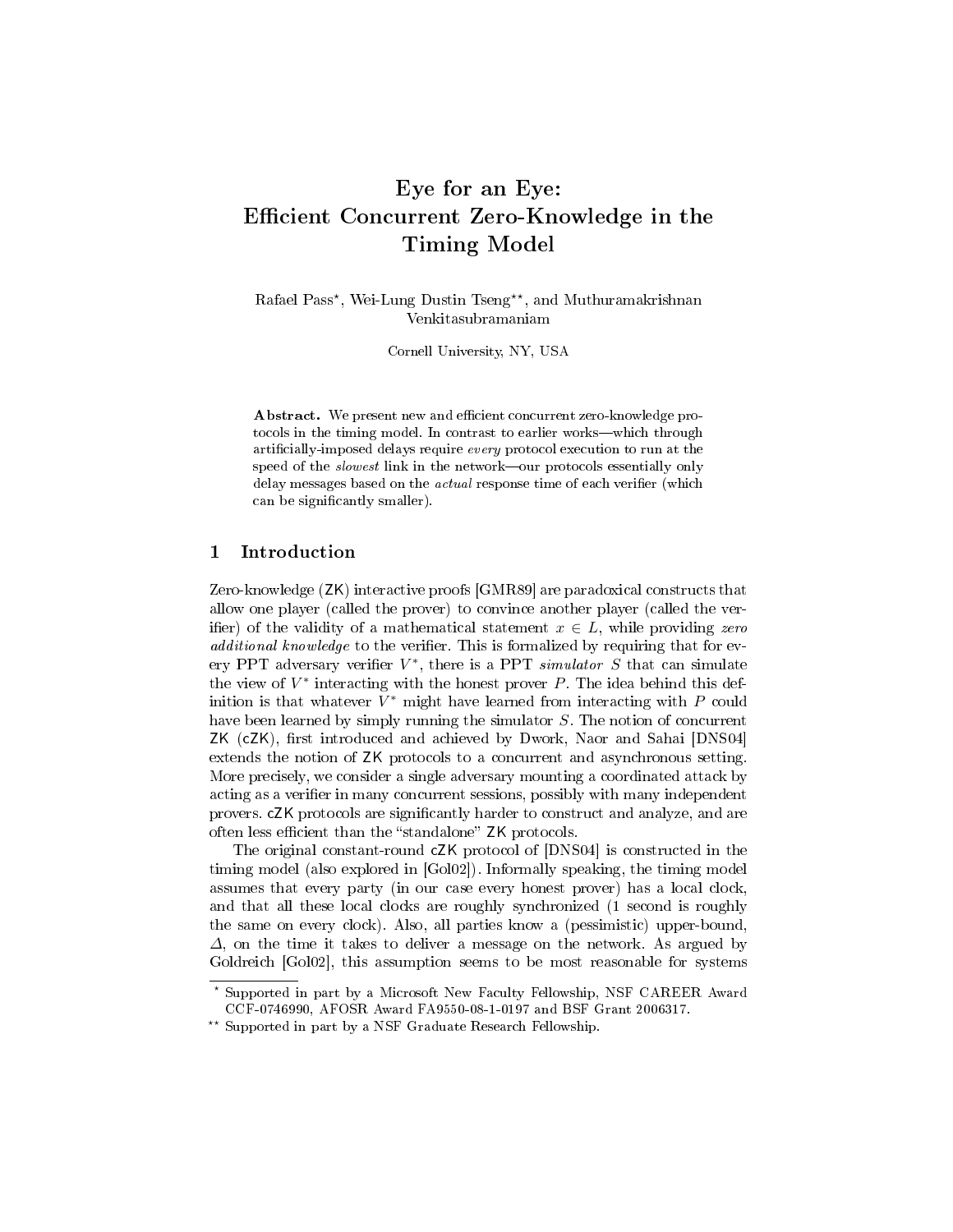today. The problem, however, is that known constructions of cZK protocols in the timing model [DNS04,Gol02] are not very efficient in terms of execution time: Despite having a constant number of rounds (4 or 5 messages), the prover in these protocols delays the response of certain messages by time  $\Delta$ . In other words, every instance of the protocol must take time longer than the pessimistic bound on the max latency of the network (rather than being based on the actual message-delivery time).

Leaving the timing model, Richardson and Kilian [RK99] (and subsequent improvments by Kilian and Petrank [KP01] and Prabhakaran, Rosen and Sahai [PRS02]) show how to construct cZK protocols in the standard model (without clocks). Here the protocols are "message-delivery" driven, but there is a significant increase in round-complexity: Whereas constant-round ZK protocols exists in the standalone setting,  $O(\log n)$ -rounds are both necessary and sufficient for (black-box) cZK protocols [PRS02,KPR98,Ros00,CKPR01]. Another related work of Pass and Venkitasubramaniam [PV08] gives a constant-round cZK protocol without clocks, but at the expense of having quasi-polynomial time simulators (against quasi-polynomial time adversaries).

In this work we revisit the timing model. Ideally, we want to construct cZK protocols that are efficient in all three manners mentioned so far: Small (constant) round-complexity, low imposed delays, and fast simulation. As communicated by Goldreich [Gol02], Barak and Micciancio suggested the following possible improvement to cZK protocols in the timing model: The prover may only need to impose a delay  $\delta$  that is a linear fraction of  $\Delta$  (say  $\delta = \Delta/d$ ), at the expense of increasing the running time of the ZK simulator exponentially (around  $n^{O(d)}$ ). In other words, there could be a compromise between protocol efficiency and knowledge security [Gol01,MP06] (i.e., simulator running-time). However, as discussed in [Gol02], this suggestion has not been proven secure. We show that such a trade-off is not only possible, but can be significantly improved.<sup>1</sup>

Trading rounds for minimum delays. The original work of Richardson and Kilian [RK99] shows that increasing the number of communication rounds can decrease the running-time of the simulator. Our first result shows that by only slightly increasing the number of rounds, but still keeping it constant (e.g., 10 messages), the prover may reduce the imposed delay to  $\delta = \Delta/2^d$ , while keeping the simulator running time at  $n^{O(d)}$ . This is accomplished by combining simulation techniques from both the timing model [DNS04,Gol02] (polynomial time simulation but high timing constraints) and the standard model [RK99,PV08] (quasi-polynomial time simulation but no timing constraints). As far as we know, this yeilds the first formal proof that constant-round concurrent zero-knowledge protocols are possible using a delay  $\delta$  that is smaller than  $\Delta$ .

"Eye-for-an-eye" delays. The traditional approach for constructing  $cZK$  protocols is to "penalize" all parties equally, whether it is in the form of added round

<sup>&</sup>lt;sup>1</sup> It seems that traditional techniques can be used to demonstrate the Barak-Micciancio trade-off when the adversary employs a *static* scheduling of messages. However, complications arise in the case of adaptive schedules. See Section 3.1 for more details.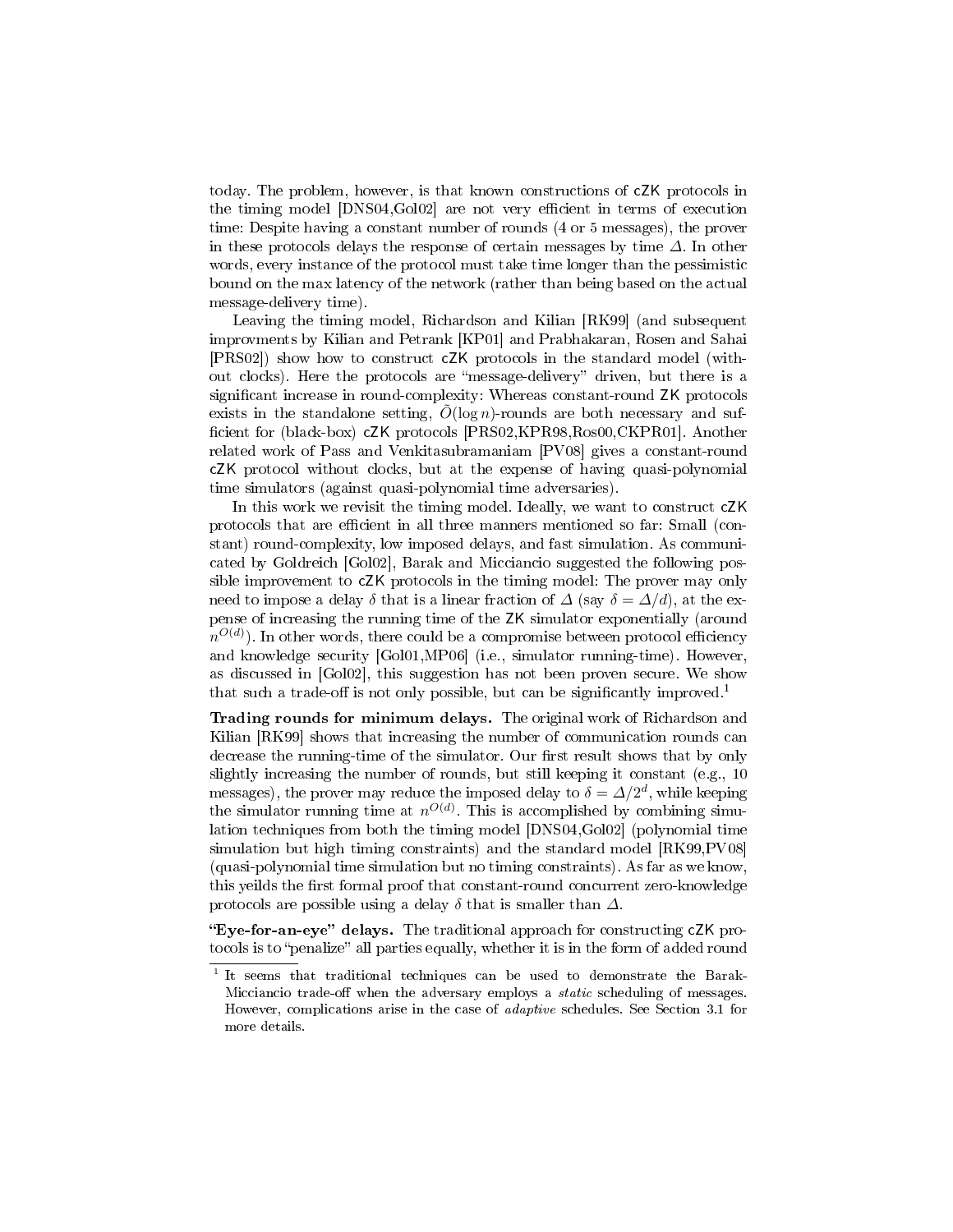complexity or imposed timing delays. One may instead consider the notion of punishing only adversarial behaviour, similar to the well-known "tit-for-tat" or "eye-for-an-eye" technique of game theory (see e.g.,  $[Axe84]$ ). The work of Cohen, Kilian and Petrank [CKP01] first implemented such a strategy (with respect to  $cZK$ ) using an iterated protocol where in each iteration, the verifier is given a time constraint under which it must produce all of its messages; should a verifier exceed this constraint, the protocol is restarted with doubled the allowed time constraint (the punishment here is the resetting); their protocol had  $\tilde{O}(\log^2 n)$ rounds and  $\tilde{O}(\log n)$  "responsive complexity"—namely, the protocol takes time  $\tilde{O}(\log n)T$  to complete if each verifier message is sent within time T. The work of Persiano and Visconti [PV05] and Rosen and shelat [Rs09] takes a different approach and punish adversaries that perform "bad" schedulings of messages by adaptively adding more rounds to the protocol; their approaches, however, only work under the assumption that there is a *single* prover, or alternatively that all messages on the network are exposed on a broadcast channel (so that the provers can check if a problematic scheduling of messages has occurred).

In our work, we instead suggest the following simple approach: Should a verifier provide its messages with delay  $t$ , the prover will delay its message accordingly so that the protocol completes in time  $p(t)+\delta$ , where p is some penalty function and  $\delta$  is some small minimal delay. We note that, at a high-level, this approach is somewhat reminiscent of how message delivery is performed in TCP/IP.

As we show, such penalty-based *adaptive delays* may significantly improve the compromise between protocol efficiency and knowledge security. For example, setting  $p(t) = 2t$  (i.e., against a verifier that responds in time  $t < \Delta$ , the prover responds in time  $t + \delta$  has a similar effect as increasing the number of rounds: The prover may reduce the minimal imposed delay to  $\delta = \Delta/2^d,$  while keeping the simulator running time at  $n^{O(d)}$ . Moreover, if we are willing to use more aggressive penalty functions, such as  $p(t) = t^2$ , the minimal delay may be drastically reduced to  $\delta = \varDelta^{1/2^d},$  greatly benefiting "honest" parties that respond quickly, while keeping the same simulator running time. Note that, perhaps surprisingly, we show that such a "tit-for-tat" technique, which is usually employed in the setting of rational players, provides significant efficiency improvements even with respect to fully adversarial players.

Combining it all. Finally, we combine our techniques by both slightly increasing the round complexity and implementing penalty-based delays. We state our main theorem below for  $p(t) = t$  (no penalty), ct (linear penalty), and  $t^c$ (polynomial penalty) (in the main text we provide an expression for a generic  $p(t)$ :

**Theorem 1.** Let  $\Delta$  be an upper-bound on the time it takes to deliver a message on the network. Let r and d be integer parameters, and  $p(t)$  be a (penalty) function. Then, assuming the existence of claw-free permutations, there is a  $(2r+6)$ message black-box perfect cZK argument for all of NP with the following properties:

- The simulator has running time  $(rn)^{O(d)}$ .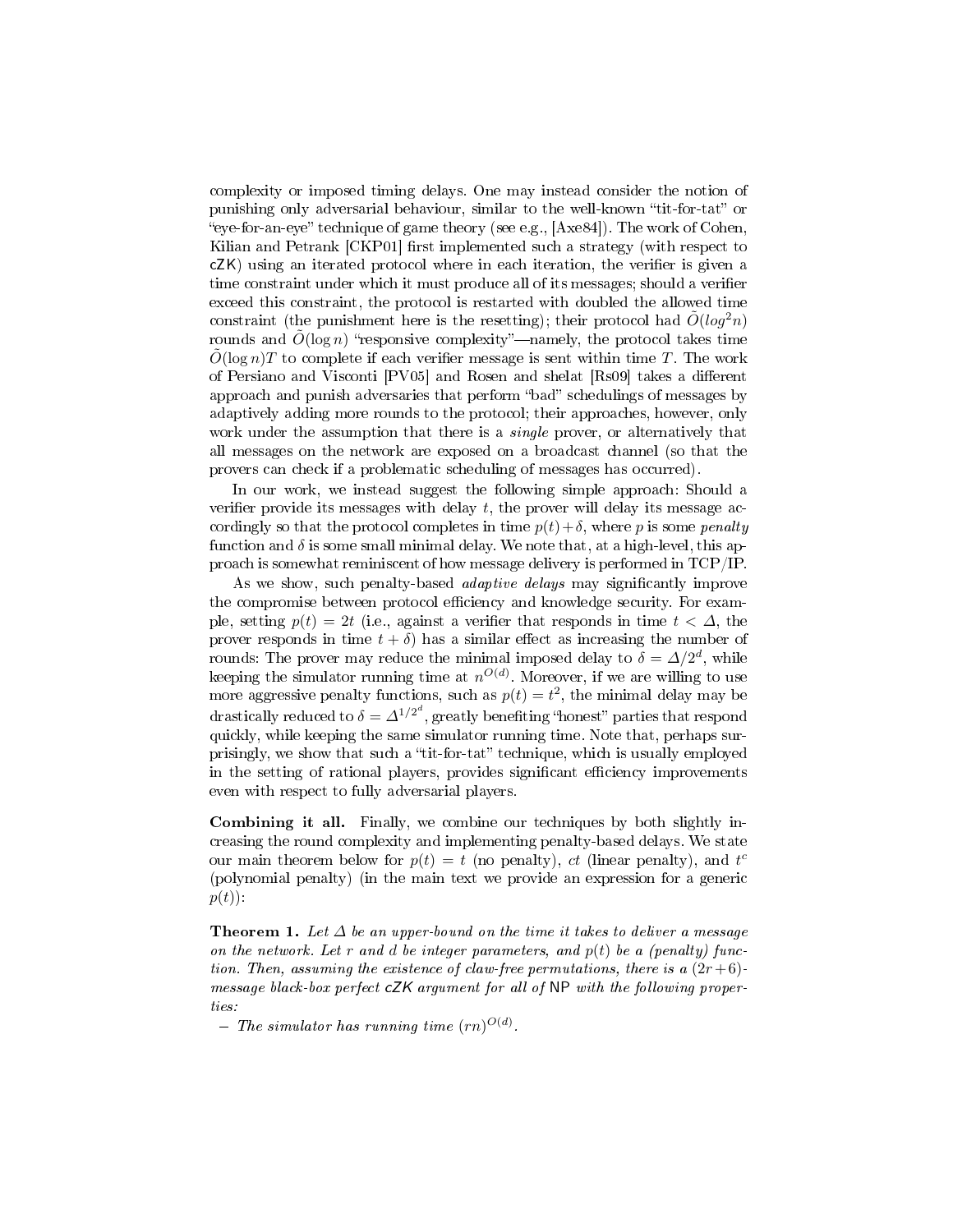$-$  For any verifier that cumulatively delays its message by time at most  $T$ , the prover will provide its last message in time at most  $p(T) + \delta$ , where

$$
\delta = \begin{cases} \frac{2\Delta/r^d}{r^2} & \text{if } p(t) = t \quad \text{(no penalty)}\\ \frac{2\Delta/(cr)^d}{r^{1+1/c+\dots+1/c^{d-1}}} \le \frac{(2\Delta)^{1/c^d}}{r} & \text{if } p(t) = t^c \quad \text{(polynomial penalty)} \end{cases}
$$

Remark 1 (On the number of rounds). Even without penalty-based delays, if  $r = 2$ , we achieve an exponential improvement in the imposed delay  $(\delta = \Delta/2^d)$ , compared to the suggestion by Barak and Micciancio (which required a delay of  $\delta = \Delta/d$ ). Larger r (i.e., more rounds) allows us to further improve the delay.

Remark 2 (On adversarially controlled networks). If an adversary controls the whole network, it may also delay messages from the honest players. In this case, honest players (that answer as fast as they can) are also penalized. However, the adversary can anyway delay message delivery to honest players, so this problem is unavoidable. What we guarantee is that, if a pair of honest players are communicating over a channel that is not delayed (or only slightly delayed) by the adversary, then the protocol will complete fast.

Remark 3 (On networks with failure). Note that even if the network is not under adversarial control, messages from honest parties might be delayed due to network failures. We leave it as an open question to (experimentally or otherwise) determine the "right" amount of penalty to employ in real-life networks: Aggressive delays allow us to minimize the imposed delay  $\delta$ , but can raise the expected protocol running time if network failures are common.

Remark 4 (On concurrent multi-part computation). [KLP05] and [LPV09] show that concurrent multi-party computation (MPC) is possible in the timing model using delays of length  $O(\Delta)$ . Additionally, [LPV09] shows that at least  $\Delta/2$  delays are necessary to achieve concurrent MPC in the timing model. In retrospect, this separation between concurrent ZK and MPC should not be surprising since cZK can be constructed in the plain model [RK99,KP01,PRS02], but concurrent MPC cannot [CF01,Lin04].

#### 1.1 Organization

In Sect. 2 we give definitions regarding the timing model and primitives used in our constructions. An overview of our protocol and zero-knowledge simulator, followed by their formal descriptions, is given in Sect. 3. Actual formal analyses are given in Sect. 4 and the appendix.

# 2 Preliminaries

We assume familiarity with indistinguishability, interactive proofs and arguments, and stand-alone (black-box) zero-knowledge. Let N denote the set of natural numbers. Given a function  $g: \mathbb{N} \to \mathbb{N}$ , let  $g^k(n)$  be the function computed by composing g together k times, i.e.,  $g^k(n) = g(g^{k-1}(n))$  and  $g^0(n) = n$ .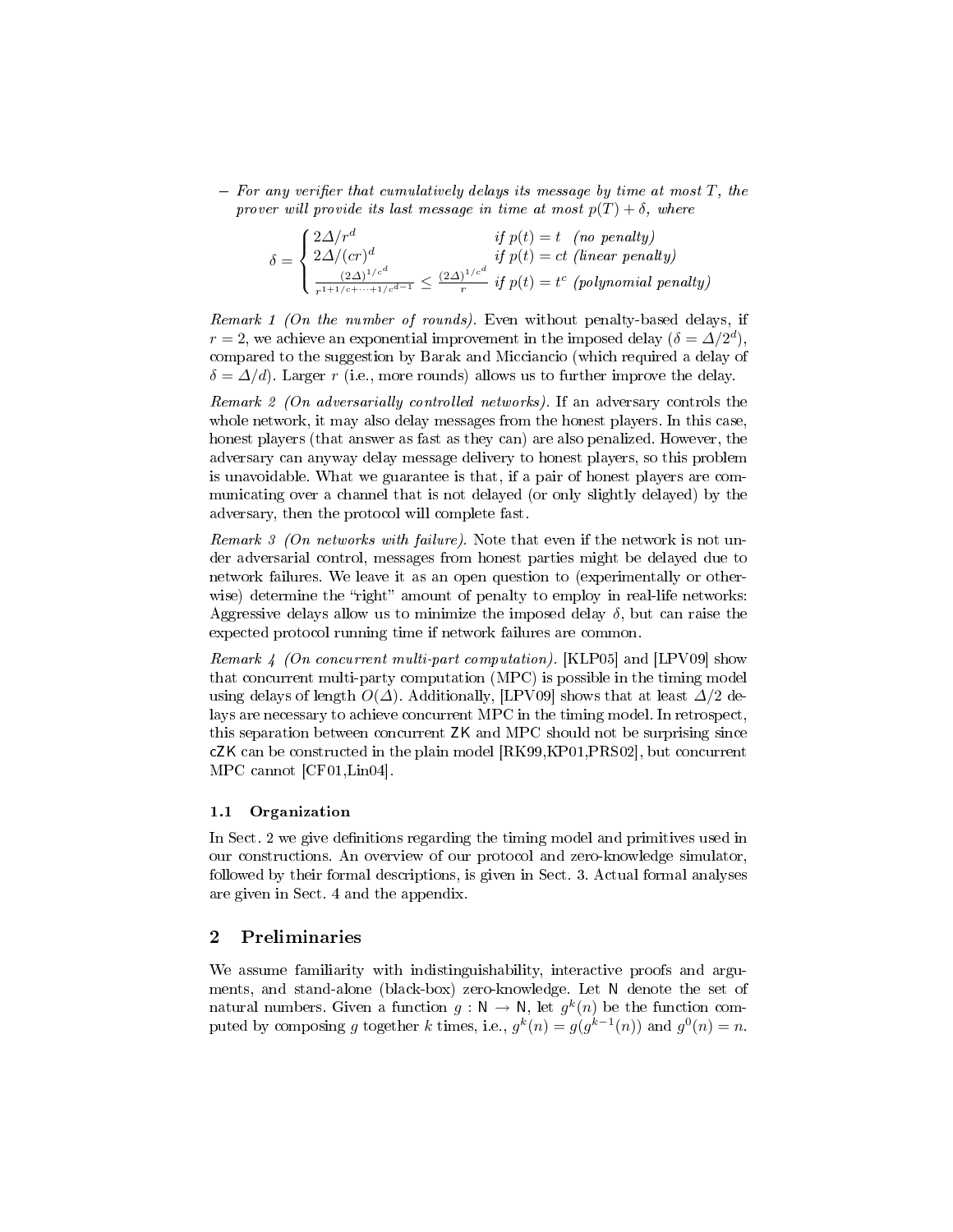#### 2.1 Timing model

In the timing model, originally introduced by Dwork, Naor and Sahai [DNS04], we consider a model that incorporates a "timed" network. Informally, in such a network, a (known) maximum network latency  $\Delta$ —the time it takes for a message to be computed and delivered over the network-is assumed. Moreover, each party (in our case the honest provers) possesses a local clock that is somewhat synchronized with the others (in the sense that a second takes about the same time on each clock).

As in [DNS04,Gol02,KLP05], we model all the parties in the timing model as interactive Turing machines that have an extra input tape, called the clock tape. In an adversarial model, the adversary has full control of the content of everyone's clock tape (it can initialize and update the tape value at will), while each machine only has read access to its own clock tape. More precisely, when a party  $P_i$  is invoked, the adversary initializes the local clock of  $P_i$  to some time t of its choice. Thereafter the adversary may, at any time, overwrite the all existing clock tapes with new time values. To model that in reality most clocks are reasonably but not perfectly synchronized, we consider adversaries that are  $\epsilon$ -drift preserving, as defined below:

Let  $\sigma_1, \sigma_2, \ldots$  be a series of global states of all machines in play; these states are recorded whenever the adversary initiates a new clock or updates the existing clocks. Denote by  $CLK_{P}(\sigma)$  the value of the local clock tape of machine P at state σ. We say that an adversary is  $\epsilon$ -drift preserving if for every pair of parties P and  $P'$  and every pair of states  $\sigma$  and  $\sigma'$ , it holds that

$$
\frac{1}{\epsilon}(\mathrm{CLK}_P(\sigma) - \mathrm{CLK}_P(\sigma')) \leq \mathrm{CLK}_{P'}(\sigma) - \mathrm{CLK}_{P'}(\sigma') \leq \epsilon(\mathrm{CLK}_P(\sigma) - \mathrm{CLK}_P(\sigma'))
$$

As in [DNS04,Gol02,KLP05], we use the following constructs that utilize the clock tapes. Below, by local time we mean the value of the local clock tape.

- **Delays:** When a party is instructed to delay sending a message m by  $\delta$  time, it records the present local time  $t$ , checks its local clock every time it is updated, and sends the message when the local time reaches  $t + \delta$ .
- Time-out: When a party is instructed to time-out if a response from some other party  $P_i$  does not arrive in  $\delta$  time, it records the present time t. When the message from  $P_i$  does arrive, it aborts if the local time is greater than  $t + \delta$ .
- Measure: When a party is instructed to measure the time elapsed between two messages, it simply reads the local time  $t$  when the first message is sent/ received, and reads the local time  $t'$  again when the second message is sent/ received. The party then outputs the elapsed time  $t' - t$ .

Although the measure operator is not present in previous works, it is essentially the quantitative version of the time-out operation, and can be implemented without additional extensions of the timing model. For simplicity, we focus on the model where the adversary is 1-drift preserving, i.e. all clocks are synchronized, but our results easily extend to  $\epsilon$ -drift preserving adversaries.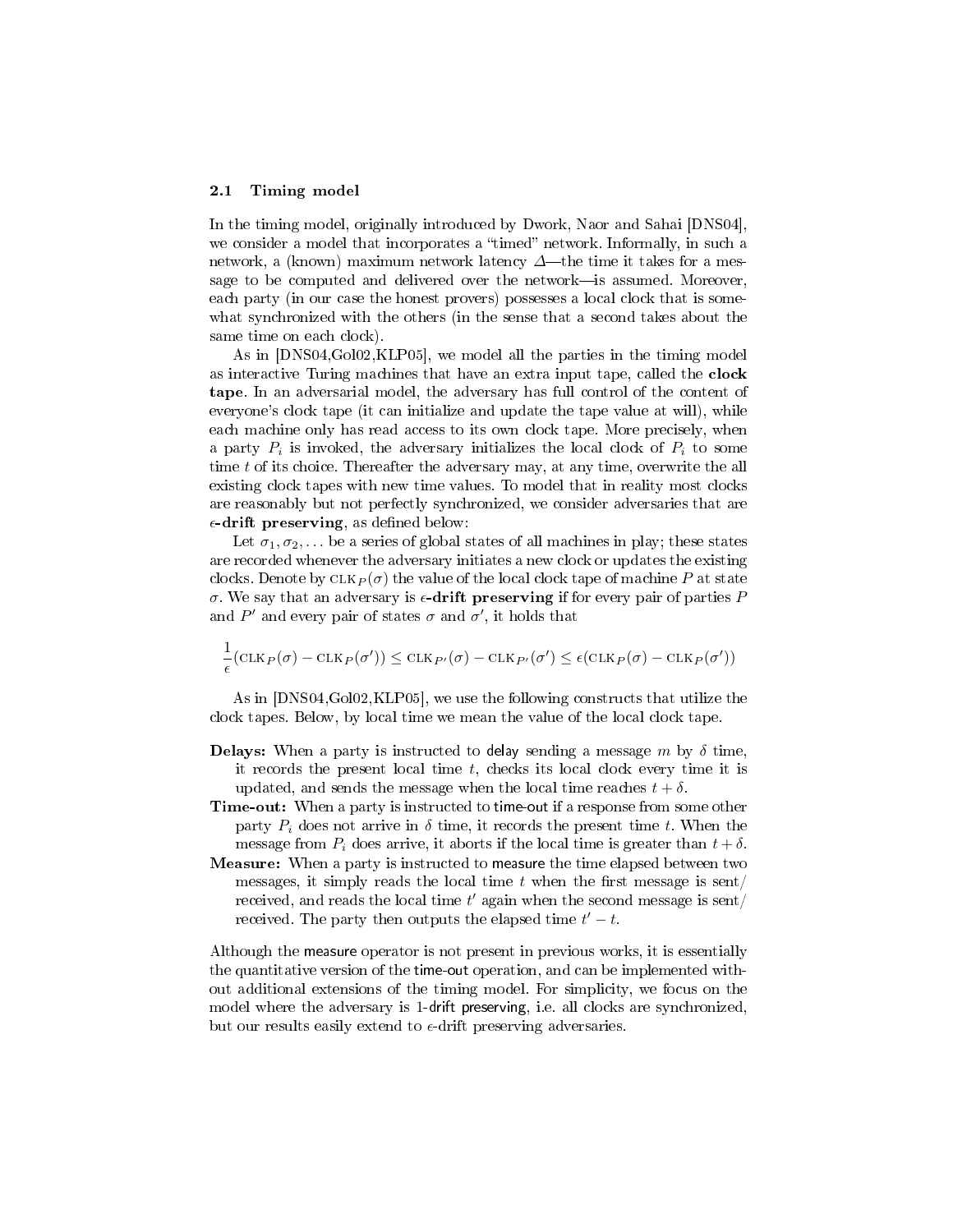#### 2.2 Black-Box Concurrent Zero-Knowledge in the Timing Model

The standard notion of concurrent zero-knowledge extends straightforwardly to the timing model; all machines involved are simply augmented with the aforementioned clock tape. The view of a party still consists of all incoming messages as well as the parties random tape. In particular, the view of the adversary determines the value of all the clocks. We repeat the standard definition of black-box concurrent zero-knowledge below.

Let  $\langle P, V \rangle$  be an interactive proof for a language  $L,$  and let  $V^*$  be a concurrent adversarial verifier that may interact with multiple independent copies of  $P$ concurrently, without any restrictions over the scheduling of the messages in the different interactions with P. Let  $\{\textsf{VIEW}_2[P(x) \leftrightarrow V^*(x,z)]\}$  denote the random variable describing the view of the adversary  $V^*$  in an interaction with P on common input  $x$  and auxiliary input  $z$ .

**Definition 1.** Let  $\langle P, V \rangle$  be an interactive proof system for a language L. We say that  $\langle P, V \rangle$  is black-box concurrent zero-knowledge if for every polynomials q and m, there exists a probabilistic polynomial time algorithm  $S_{q,m}$ , such that for every concurrent adversary  $V^*$  that on common input x and auxiliary input z opens up  $m(|x|)$  sessions and has a running-time bounded by  $q(|x|)$ ,  $S_{a,m}(x, z)$  runs in time polynomial in |x|. Furthermore, it holds that the ensembles  $\{\text{VIEW}_2[P(x) \leftrightarrow V^*(x, z)]\}_{x \in L, z \in \{0,1\}^*}$  and  $\{S_{q,m}(x, z)\}_{x \in L, z \in \{0,1\}^*}$  are computationally indistinguishable over  $x \in L$ . We say  $\langle P, V \rangle$  is black-box perfect concurrent zero-knowledge if the above ensembles are identical.

**Remark:** [Gol02] defines concurrent ZK in the timing model with the assumption (WLOG) that the adversary never trigger a time-out from any prover. [Gol02] also made the assumption that the adversary always delays the veri fier messages as much as permitted, but is assumption is no longer WLOG for protocols with penalty-based delays. Therefore in our model, the adversary is given total control over all the clocks (subject to  $\epsilon$ -drift preserving), similar to the definition of [KLP05] for the setting of concurrent multi-party computation.

#### 2.3 Other primitives

We informally define other primitives used in the construction of our protocols.

Special-sound proofs: A 3-round public-coin interactive proof for the language  $L \in \mathcal{NP}$  with witness relation  $R_L$  is special-sound with respect to  $R_L$ , if for any two transcripts  $(\alpha, \beta, \gamma)$  and  $(\alpha', \beta', \gamma')$  such that the initial messages  $\alpha, \alpha'$  are the same but the challenges  $\beta, \beta'$  are different, there is a deterministic procedure to extract the witness from the two transcripts that runs in polynomial time. Special-sound WI proofs for languages in NP can be based on the existence of non-interactive commitment schemes, which in turn can be based on one-way permutations. Assuming only one-way functions, 4-round special-sound WI proofs for NP exists<sup>2</sup>. For simplicity, we use

<sup>&</sup>lt;sup>2</sup> A 4-round protocol is special sound if a witness can be extracted from any two transcripts  $(\tau, \alpha, \beta, \gamma)$  and  $(\tau', \alpha', \beta', \gamma')$  such that  $\tau = \tau', \ \alpha = \alpha'$  and  $\beta \neq \beta'$ .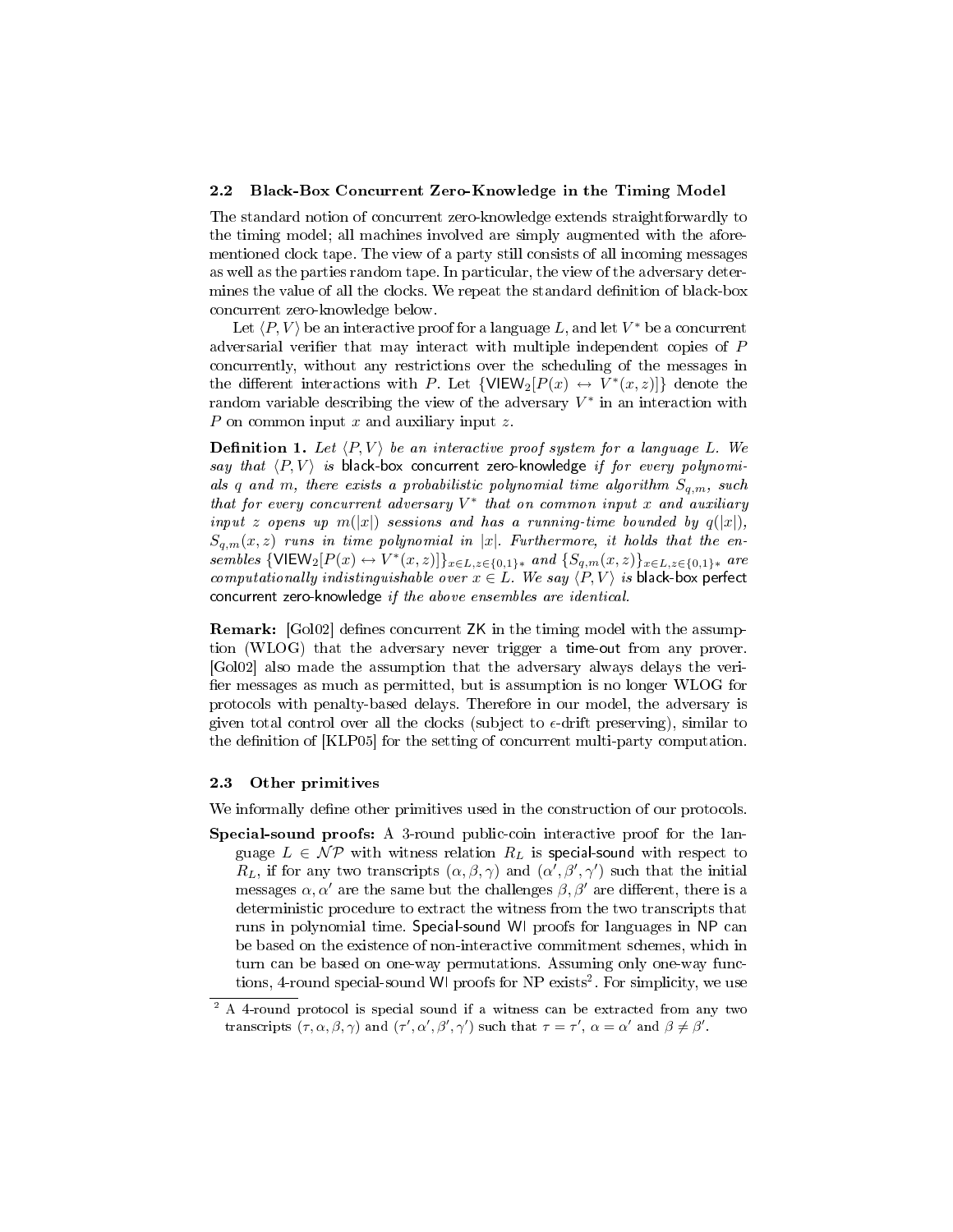3-round special-sound proofs in our protocol though our proof works also with 4-round proofs.

Proofs of knowledge: Informally an interactive proof is a proof of knowledge if the prover convinces the verifier not only of the validity of a statement, but also that it possesses a witness for the statement. If we consider computationally bounded provers, we only get a "computationally convincing" notion of a proof of knowledge (aka arguments of knowledge).

# 3 Our Protocol and Simulator

#### 3.1 Protocol Overview

Following the works of [FS90,GK96], later extended to the concurrent setting by [RK99,KP01,PRS02,PV08], we consider ZK protocols with two stages:

- **Stage 1:** First the verifier V "commits to a trapdoor" (the start message). This is followed by one or multiple slots; each slot consists of a prover challenge (the opening of the slot) followed by a verifier response (the closing of the slot). A rewinding black-box ZK simulator can rewind any one of these slots to extract the verifier trapdoor.
- **Stage 2:** The protocol ends with a modified proof of the original statement that can be simulated given the verifier trapdoor.

To generate the view of an adversarial verifier  $V^*$  in the standalone setting, a black-box simulator simply rewinds a slot to learn the trapdoor, and use it to simulate the final modified proof.

In the concurrent setting, however,  $V^*$  may *fully nest* another session inside a slot (i.e., after the prover sends the <mark>opening</mark> message,  $V^*$  schedules a full session before replying with closing message). In order for the simulator to rewind this slot, it would need to simulate the view of the nested session twice. Therefore, repeated nesting may cause a naive simulator to have super-polynomial running time [DNS04]. Different techniques were employed in different models to circumvent this difficulty caused by nesting. In the timing model, [DNS04,Gol02] shows that by delaying the Stage 2 proof and limiting the time allowed between the opening and closing of any slot, we can avoid the nesting situation all together. On the other hand, [RK99] showed that if the protocol has enough slots, the simulator can always find a slot that isn't "too nested" to rewind.

The work of Pass and Venkitasubramaniam describes a simulator (based on the work of [RK99]) that works also for constant-round protocols. Its running time (implicitly) depends on the maximum nesting level/depth of the least nested slot. Specifically, the running time of the simulator is  $n^{O(d)}$  when this maximum depth of nesting is d. Building upon this, we now focus on reducing the maximum depth of nesting in the timing model.

In the following overview of our techniques, we assume that  $V^*$  interleaves different sessions in a *static* schedule; the full generality of dynamic scheduling is left for our formal analysis. Additionally, we keep track of the running time of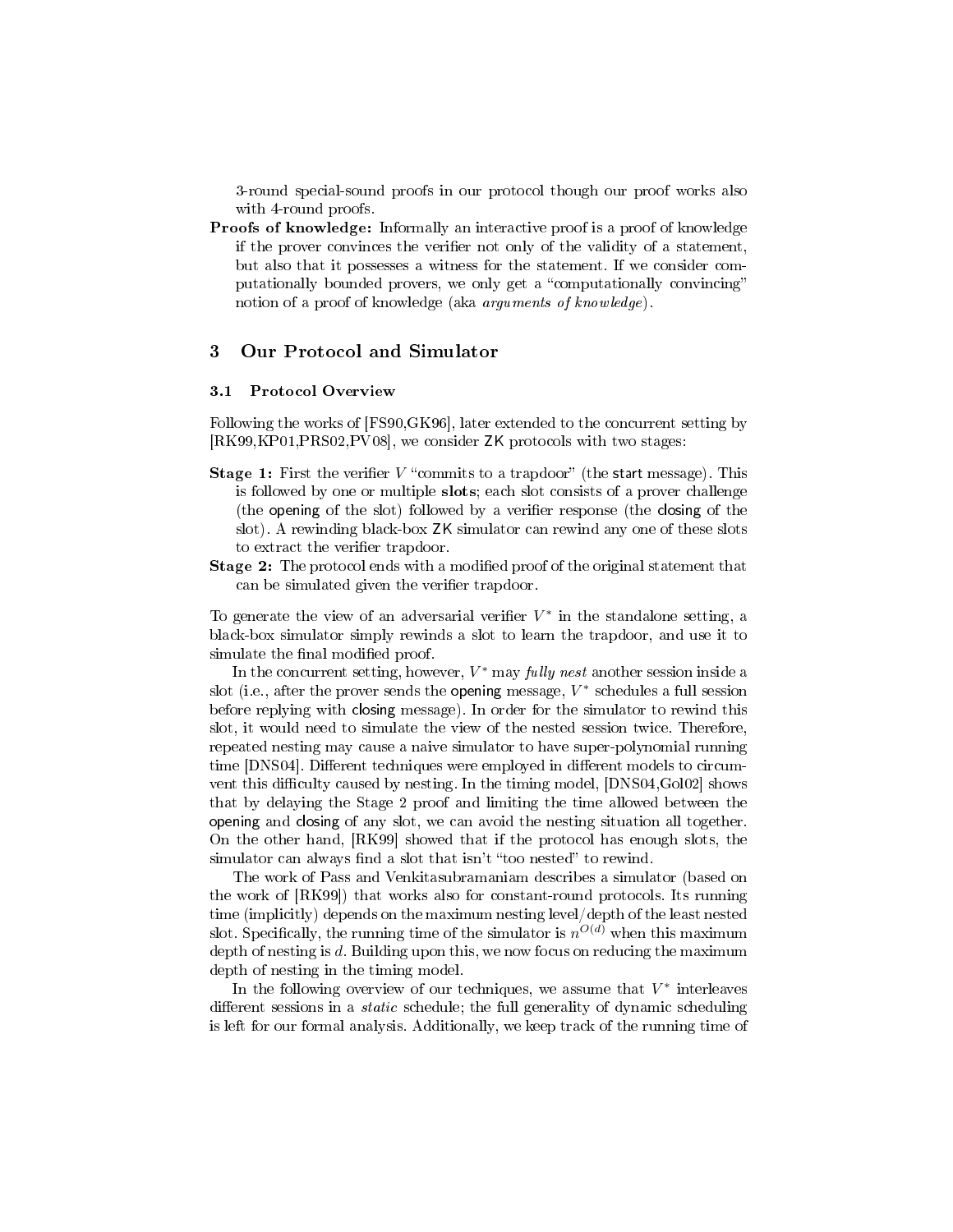our protocols as a function of  $T$ —the total amount of accumulated delay caused by the verifier in all the messages.

Imposing traditional timing delays with one slot. We first review the works of [DNS04,Gol02]. Recall that  $\Delta$  is the maximum network latency—the time it takes for a message to be computed and delivered over the network. We require that the time between the opening and closing of each slot be bounded by 2 $\Delta$  (otherwise the prover aborts); this is the smallest time-out value that we may ask of the honest verifier. At the same time, the prover delays the Stage 2 proof by  $\delta$  time (after receiving the closing message of the last slot), where  $\delta$  is a parameter (Fig. 1(a)). It is easy to see that if  $\delta = 2\Delta$ , then no nesting can occur (Fig. 1(b)). In this case the running time of the protocol is  $T + \Delta$ .



(a) 1 slot protocol with traditional timing constraints



(b)  $\delta = 2\Delta$  prevents nesting.

Fig. 1. Traditional timing delays with 1 slot.

If we consider the suggestion of Barak and Micciancio and set  $\delta = 2\Delta/d$ , then up to  $d$  levels of nesting can occur (Fig. 2). In this case, the running time of the protocol is  $T + 2\Delta$  and  $T + 2\Delta/d$ , respectively.

Increasing the number of slots. This idea was first explored by  $[RK99]$  in the standard model where intuitively, more slots translates to more rewinding opportunities for the simulator. In the timing model, the effect of multiple slots is much more direct. Let us look at the case of 2 slots. Suppose in some session,  $V^*$ delays the closing of a slot by the maximum allowed time, 2∆. Further suppose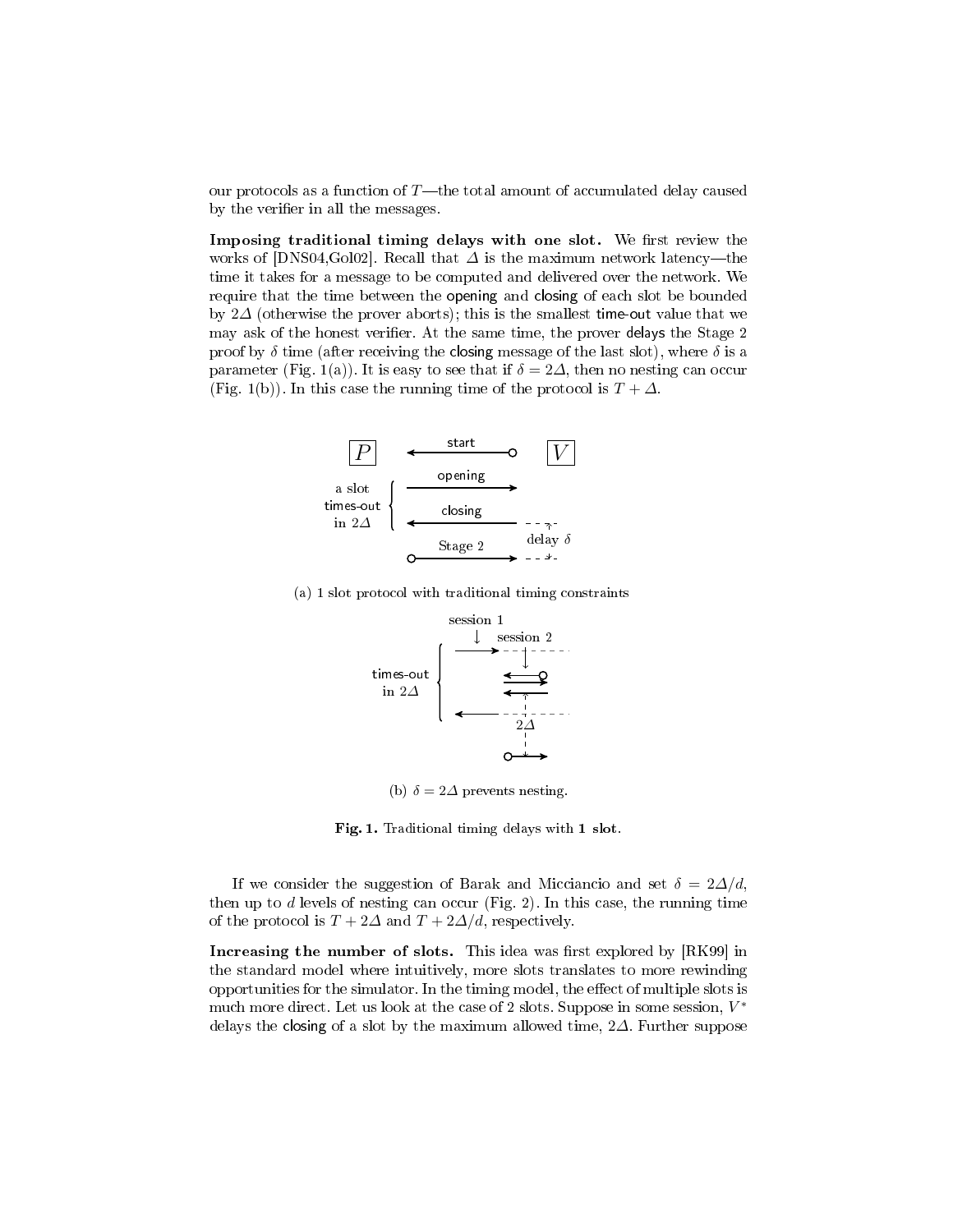

Fig. 2.  $\delta = 2\Delta/d$  gives at most d levels of nesting.

that  $V^*$  nests an entire session inside this slot. Then in this nested session, one of the slots must have taken time less than  $\Delta$  (Fig. 3(a)). Continuing this argument, some fully nested session at level  $d$  must take time less than  $2\Delta/2^d$ . Therefore if we set  $\delta = 2\Delta/2^d$ ,  $V^*$  cannot fully nest every slot beyond depth d, and the running time of the protocol becomes  $T + 2\Delta/2^d$ .

Penalizing the adversarial verifier with adaptive delays. Here we implement our "eye-for-an-eye" approach of penalizing adversarial verifiers that delay messages. Let  $p(t)$  be a **penalty function** that satisfies  $p(t) > t$  and is monotonically increasing. During Stage 1 of the protocol, the prover measures  $t$ , the total time elapsed from the opening of the first slot to the closing of the last slot. Based on this measurement, the prover delays Stage 2 by time  $p(t) - t$  or by the minimal imposed delay  $\delta$ , whichever is greater. As a result, Stage 2 only starts after  $p(t)$  time has elapsed starting from the opening of the first slot. For example, suppose  $p(t) = 2t$  and that the protocol has 1 slot. Then for  $V^*$  to fully nest a session inside a slot that took time  $2\Delta$ , the slot of the nested session must have taken time at most  $\Delta$ , giving the same effect as having 2 slots (Fig. 3(b)). Furthermore, if we implement more aggressive penalties, such as  $p(t) = t^2$ , Furthermore, if we implement more aggressive penaities, such as  $p(t) = t^2$ , then the slot of the nested session is reduced to time  $\sqrt{2}\Delta$ . Therefore if we set  $\delta = (2\Delta)^{1/2^d}$ ,  $V^*$  cannot fully nest every slot beyond depth d, and the running time of the protocol becomes  $T^2 + (2\Delta)^{1/2^d}$ .

Combining the techniques. In general, we can consider concurrent ZK protocols that both contain multiple slots and impose penalty-based delays (e.g., Fig. 4). If we have r slots and impose  $p(t)$  penalty on delays, and define

<sup>&</sup>lt;sup>3</sup> Formally we may use  $p(t) = t^2 + 1$  to ensure that  $p(t) > t$ .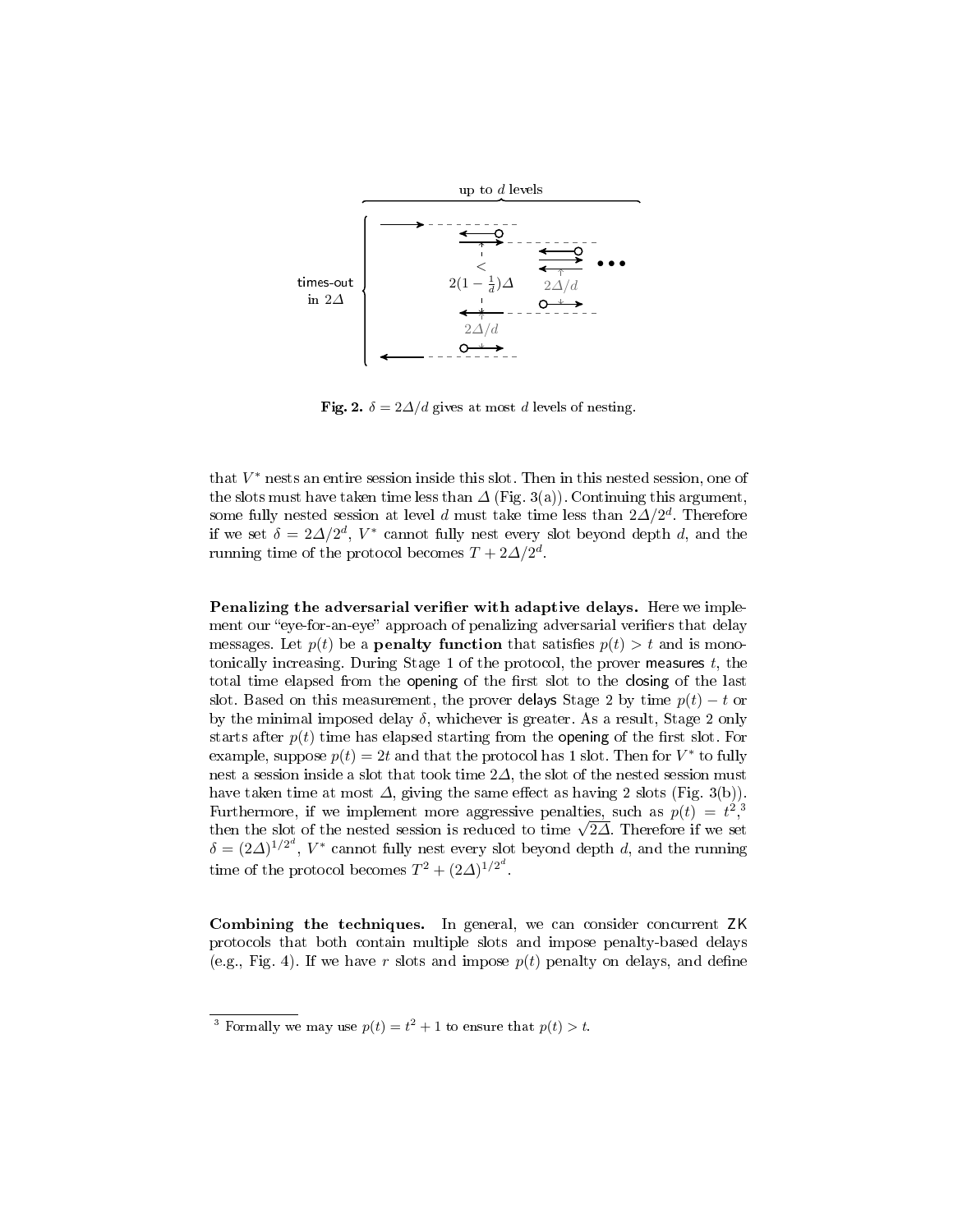

(a) 2 slots, no penalty. One of the nested slot must have half the delay.



(b) 1 slot,  $2t$  penalty. The nested slot must have half the delay as well.

Fig. 3. Our main techniques of restricting the nesting depth of  $V^*$ .

 $g(t) = p(rt)$ , then  $\delta$  can be decreased to

$$
d \text{ times } \begin{cases} \frac{p^{-1}\left(\dots \frac{p^{-1}\left(\frac{2\Delta}{r}\right)}{r}\right)}{r} = (g^{-1})^d (2\Delta) \\ = \begin{cases} \frac{2\Delta}{r} d & \text{if } p(t) = t \pmod{2} \\ \frac{2\Delta}{(cr)^d} & \text{if } p(t) = ct \text{ (linear penalty)} \\ \frac{(2\Delta)^{1/c^d}}{r^{1+1/c + \dots + 1/c^{d-1}}} \le \frac{(2\Delta)^{1/c^d}}{r} \text{ if } p(t) = t^c \text{ (polynomial penalty)} \end{cases}
$$

while keeping the simulator running time at  $(rn)^{O(d)}$ . The running time of the protocol is then  $p(T) + \delta$ .

Handling dynamic scheduling. So far we have discussed our analysis (and have drawn our diagrams) assuming that  $V^*$  follows a static schedule when interleaving multiple sessions. In general though,  $V^*$  may change the scheduling dynamically based on the content of the prover messages. As a result, the schedule (and nesting) of messages may change drastically when a black-box simulator rewinds  $V^*$ . This phenomenon introduces many technical difficulties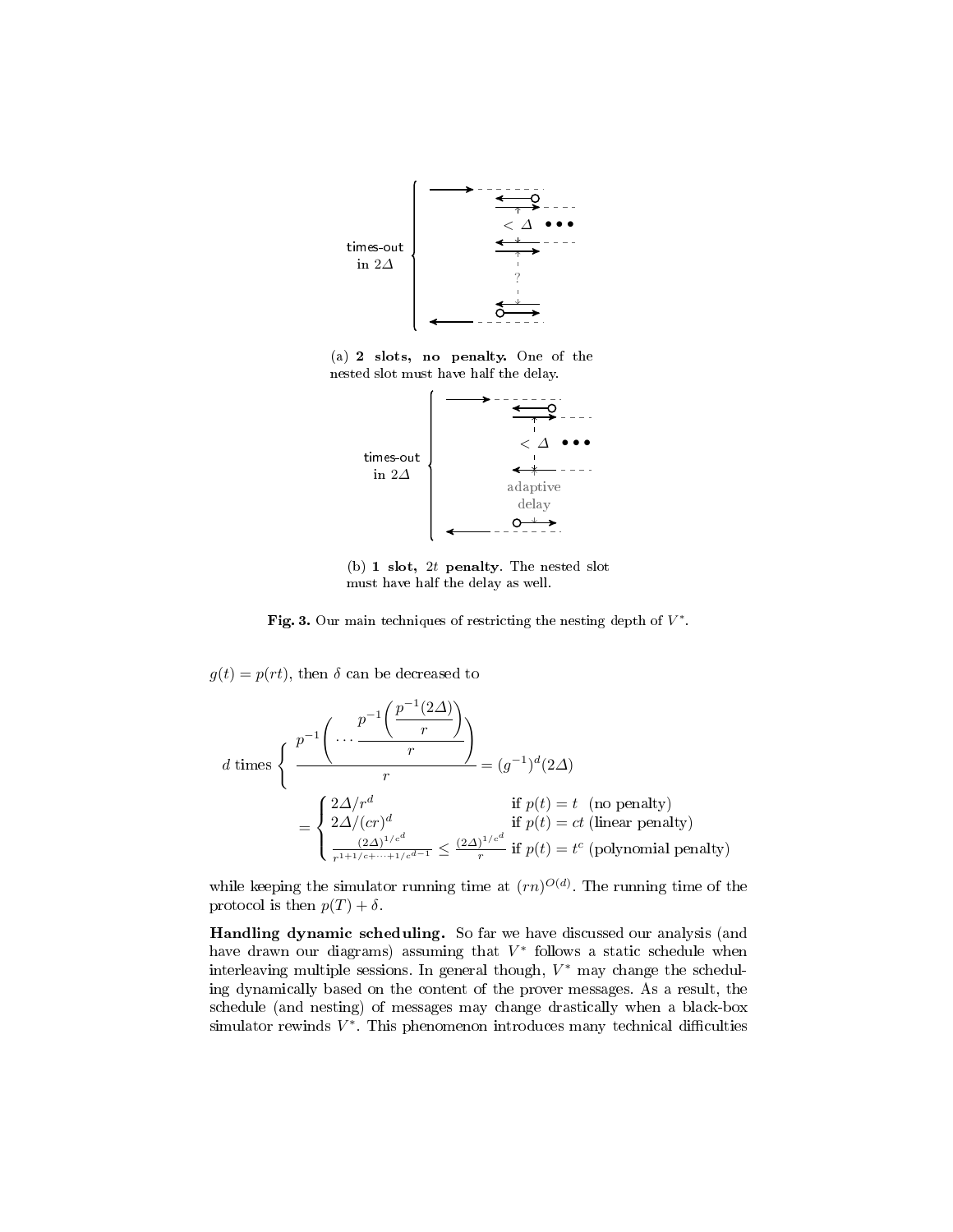

Fig. 4. 2 slots and  $t^2$  penalty. Slots of nesting sessions decrease in size very quickly.

into the analysis, but fortunately the same difficulties were also present and resolved [PV08]. By adapting the analysis in [PV08], we give essentially the same results in the case of dynamic scheduling, with one modification: An additional slot is needed whenever  $\delta < 2\Delta$  (this includes even the case illustrated in Fig. 2). For example, a minimal of 2 slots is needed to implement penalty-based delays, and a minimum of 3 slots is needed to reap the improvements that result from multiple slots.

**Handling**  $\epsilon$ **-drifts in clock tapes.** As in the work of [DNS04,Gol02] we merely need to scale the time-out values in our protocols when the local clocks are not perfectly synchronized. Specifically, if the adversary is  $\epsilon$ -drift preserving for some  $\epsilon \geq 1$ , then our protocol will impose a minimal delay of  $\epsilon \delta$  and an adaptive delay of  $\epsilon p(t)$  (when applicable) between the closing of the last slot and Stage 2.

#### 3.2 Description of the protocol

Our concurrent ZK protocol is a slight variant of the precise ZK protocol of [MP06], which in turn is a modification of the Feige-Shamir protocol [FS90]. Given a one-way function f, a parameter r, a penalty function  $p(t)$ , and a minimal delay  $\delta$ , our protocol for language  $L \in \mathsf{NP}$  proceeds in the following two stages on common input  $x \in \{0,1\}^*$  and security parameter *n*:

**Stage 1:** The verifier picks two random strings  $s_1, s_2 \in \{0, 1\}^n$  and sends  $c_1 =$  $f(s_1), c_2 = f(s_2)$  to the prover. The verifier also sends  $\alpha_1, \ldots, \alpha_{r+1}$ , the first messages of  $r + 1$  invocations of a WI special-sound proof of the statement " $c_1$  and  $c_2$  are in the image set of f". These proofs are then completed sequentially in  $r + 1$  iterations.

In the j<sup>th</sup> iteration, the prover first sends  $\beta_j \leftarrow \{0,1\}^{n^2}$ , a random second message for the  $j^{\text{th}}$  proof (opening of the  $j^{\text{th}}$  slot), then the verifier replies with the third message  $\gamma_j$  of the  $j^{\text{th}}$  proof (closing of the  $j^{\text{th}}$  slot). The prover times-out the closing of each slot with time  $2\Delta$ , and measures the time that elapsed between the opening of the first slot and the closing of the  $r + 1<sup>st</sup>$ slot as t.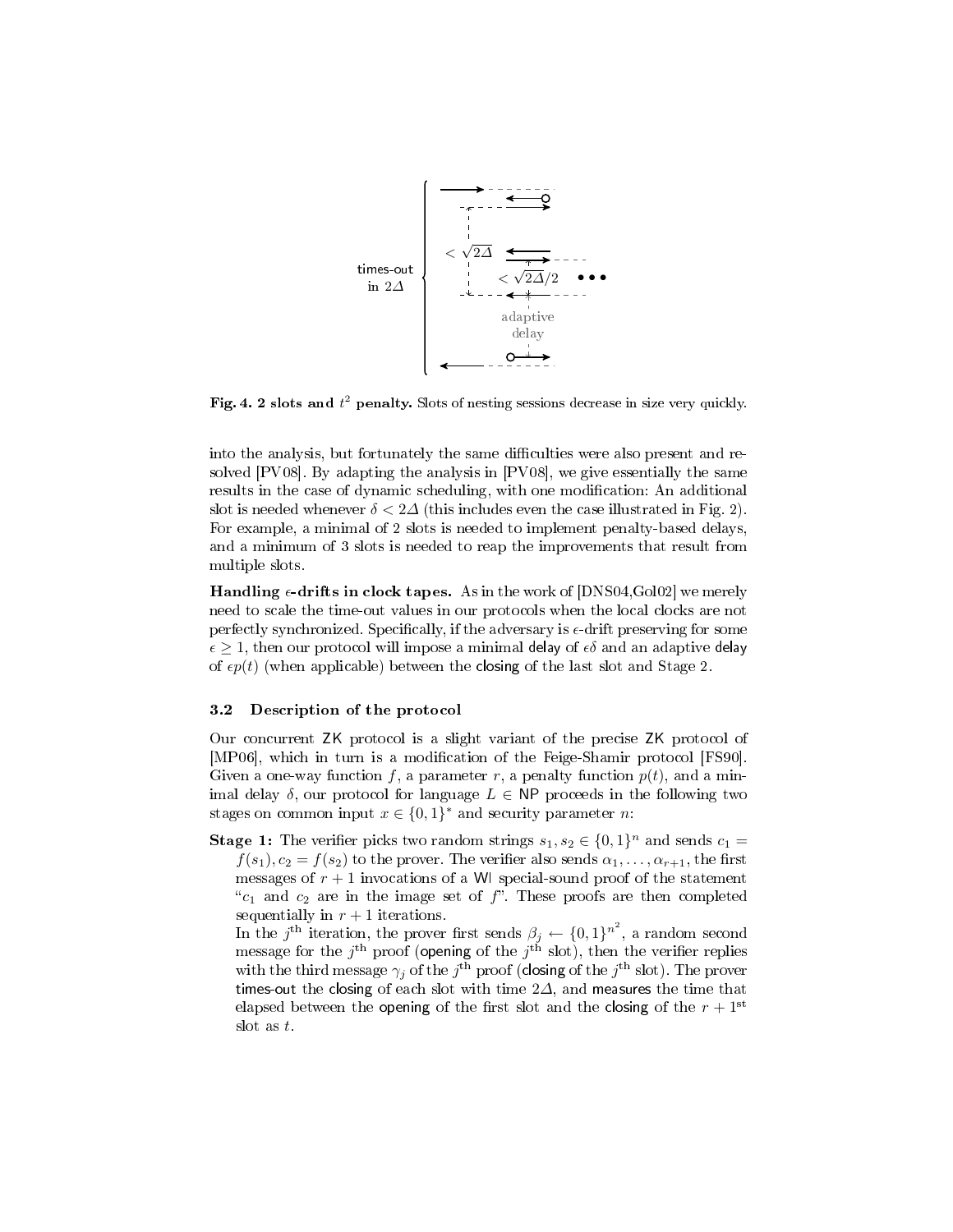**Stage 2:** The prover delays by time  $\max\{p(t) - t, \delta\}$ , and then provides a WI proof of knowledge of the statement "either  $x \in L$ , or that (at least) one of  $c_1$  and  $c_2$  are in the image set of  $f$ .

More precisely, let  $L'$  be the language characterized by the witness relation  $R_{L}(c_1, c_2) = \{(s_1, s_2) | f(s_1) = c_1 \text{ or } f(s_2) = c_2\}.$  Let f be a one-way function, r and  $\delta$  be integers,  $p(t): \mathbb{N} \to \mathbb{N}$  be a monotonically increasing function satisfying  $p(t) > t$ , and L be a language in NP. Our ZK argument for L, CONCZKARG, is depicted in Figure 5.

| PROTOCOL CONCZKARG                                                                                                   |
|----------------------------------------------------------------------------------------------------------------------|
| <b>Common Input:</b> an instance x of a language L with witness relation $R_L$ .                                     |
| <b>Auxiliary Input for Prover:</b> a witness w, such that $(x, w) \in R_L(x)$ .                                      |
| <b>Parameters:</b> r (round complexity), p (penalty function), $\Delta$ (max delay), $\delta$                        |
| (min delay)                                                                                                          |
| Stage 1:                                                                                                             |
| V uniformly chooses $s_1, s_2 \in \{0, 1\}^n$ .                                                                      |
| $V \rightarrow P$ : $c_1 = f(s_1)$ , $c_2 = f(s_2)$ , and $r + 1$ first messages $\alpha_1, \ldots, \alpha_{r+1}$ of |
| WI special-sound proofs of knowledge of the statement $(c_1, c_2) \in L'$                                            |
| (called the start message). The proof of knowledge is with respect to                                                |
| the witness relation $R_{L'}$ .                                                                                      |
| For $j=1$ to $r+1$ do                                                                                                |
| $P \rightarrow V$ [opening of slot j]: Select a second message $\beta_j \leftarrow \{0,1\}^{n^2}$                    |
| for the $j^{\text{th}}$ WI special-sound proof. P times-out if the next verifier                                     |
| message is not received in time $2\Delta$ .                                                                          |
| $V \rightarrow P$ [closing of slot j]: Third message $\gamma_j$ for the j <sup>th</sup> WI special-                  |
| sound proof.                                                                                                         |
| P measures the time elapsed between the opening of the first slot and the                                            |
| closing of the $r + 1$ <sup>st</sup> slot as t.                                                                      |
| Stage 2:                                                                                                             |
| P delays the next message by time $\max\{p(t) - t, \delta\}.$                                                        |
| $P \leftrightarrow V$ : A perfect-WI argument of knowledge of the statement $(x, c_1, c_2) \in$                      |
| $L \vee L'$ , where $L \vee L'$ is characterized by the witness relation                                             |
| $R_{L\vee L'}(x, c_1, c_2) = \{(w, s'_1, s'_2) \mid w \in R_L(x) \vee (r'_1, r'_2) \in R_{L'}(c_1, c_2)\}$           |
| The argument of knowledge is with respect $R_{L\vee L'}$ .                                                           |

Fig. 5. Concurrent Perfect ZK argument for NP

The soundness and the completeness of the protocol follows directly from the proof of Feige and Shamir [FS90]; in fact, the protocol is an instantiation of theirs. Intuitively, to cheat in the protocol a prover must "know" an inverse to either  $c_1$  or  $c_2$ , which requires inverting the one-way function  $f$ .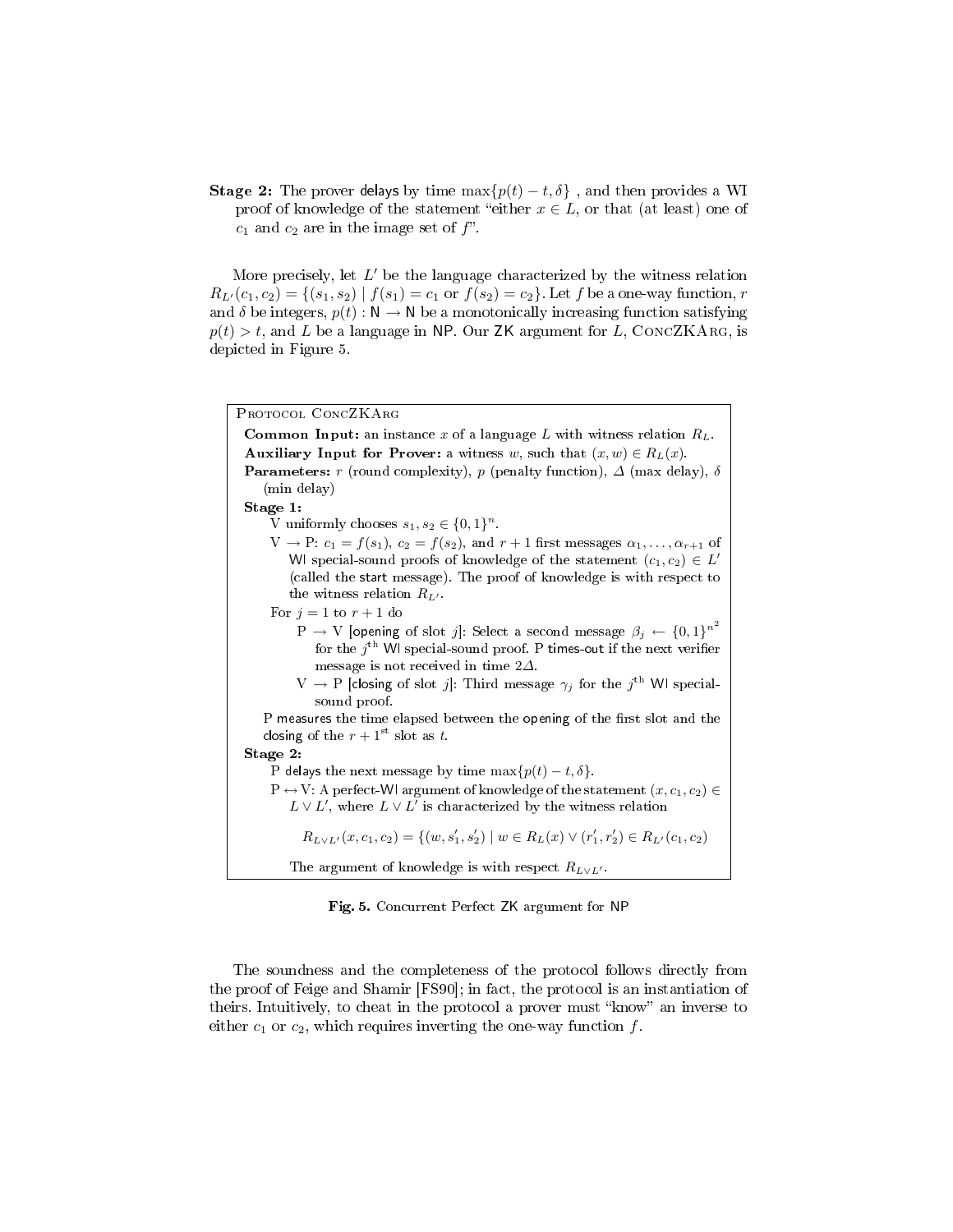#### 3.3 Simulator Overview

At a very high-level our simulator follows that of Feige and Shamir [FS90]. The simulator will attempt to rewind one of the special-sound proofs (i.e., the slots), because whenever the simulator obtains two accepting proof transcripts, the special-soundness property allows the simulator to extract a "fake witness"  $r_i$  such that  $c_i = f(r_i)$ . This witness can later be used in the second phase of the protocol. At any point in the simulation, we call a session of the protocol solved if such a witness has been extracted. On the other hand, if the simulation reaches Stage 2 of a session without extracting any "fake witnesses", we say the simulation is stuck.

In more detail, our simulator is essentially identical to that of [PV08], which in turn is based on the simulator of [RK99]. The general strategy of the simulator is to find and rewind the "easiest" slot for each session; during a rewind, the simulator recursively invokes itself on any nested sessions when necessary. The main difference between our work and that of [RK99,PV08] lies in determining which slot to rewind. In  $[RK99, PV08]$ , a slot that contains a "small" amount of start messages (freshly started sessions) is chosen, whereas in our simulation, a slot with *'little'' elapsed time* (between the opening and the closing) is rewound. As we will see, part of the analysis from [PV08] applies directly to our simulator modulo some changes in parameters; we only need to ensure that our definition of little" elapsed time allows the simulator to always find a slot to rewind (formally argued in Claim 2).

#### 3.4 Description of the simulator

Our simulator is defined recursively. Intuitively on recursive level 0, the simulator's goal is to generate a view of  $V^*$ , while on all other recursive levels, the simulator's goal is to rewind a particular slot (from a previous recursion level). On recursive level  $\ell$ , the simulator starts by feeding random Stage 1 messages to  $V^*$ . Whenever a slot s closes, S decides whether or not to rewind s depending on the time elapsed between the opening and the closing of  $s$ . If the elapsed time is "small" (where the definition of small depends on the level  $\ell$ ), S begins to rewind the slot. That is, S recursively invokes itself on level  $\ell + 1$  starting from the opening of slot s with a new (random) message  $\beta$ , with the goal of reaching the closing message of slot s. While in level  $\ell + 1$ , S continues the simulation until one of the following happens:

- 1. The closing message  $\gamma$  for slot s occurs: S extracts a "fake" witness using the special-sound property and continues its simulation (on level  $\ell$ ).
- 2.  $V^*$  aborts or delays "too much" in the rewinding: S restarts its rewinding using a new challenge  $\beta$  for s. We show in expectation, S only restarts  $O(1)$ times (intuitively, this follows since during the execution at level  $\ell$ , S only starts rewinding a slot if  $V^*$  did not abort and only took "little time").
- 3. S is "stuck" at Stage 2 of an unsolved session that started at level  $\ell + 1: S$ halts and outputs fail (we later show that this never happens).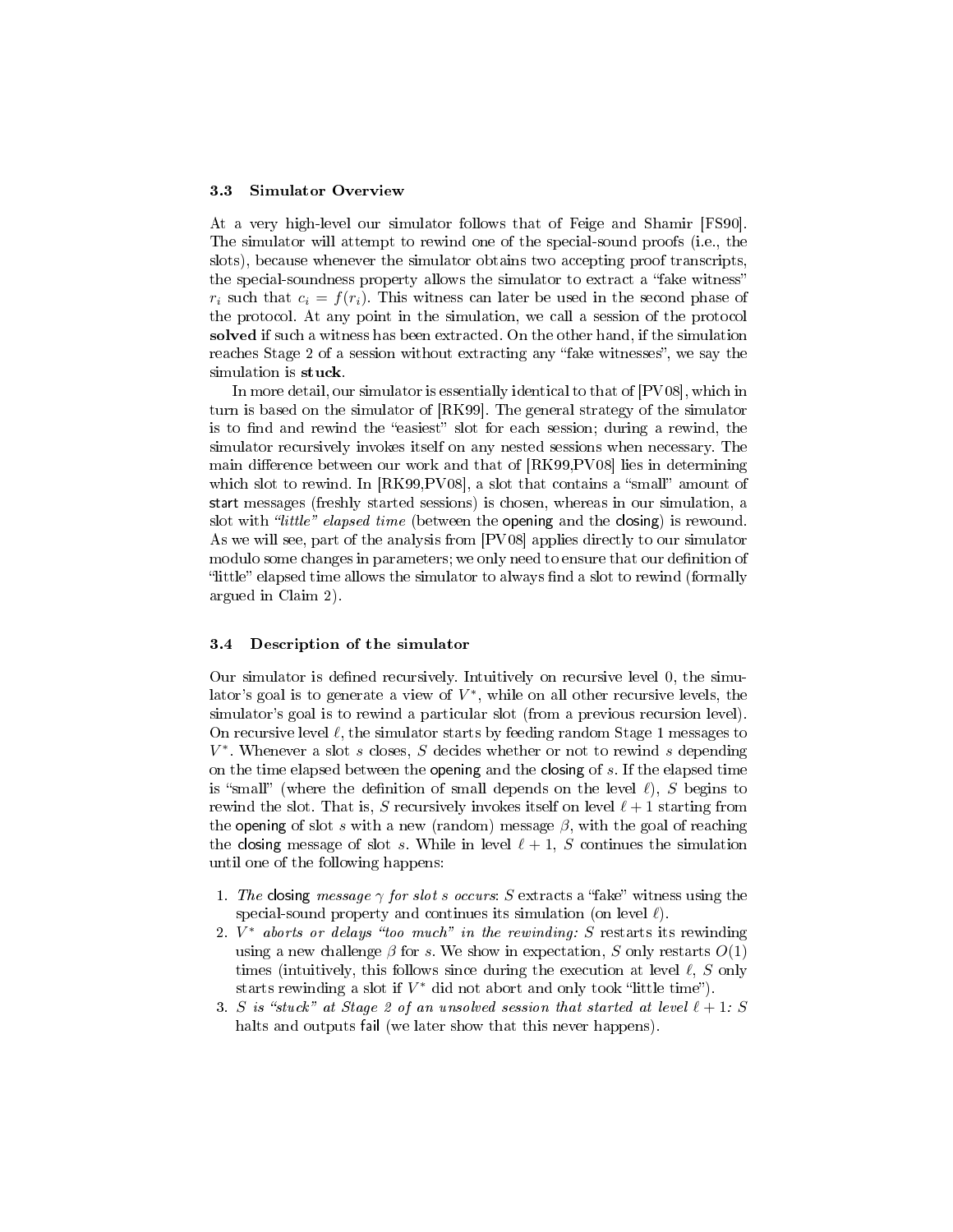- 4. S is "stuck" at Stage 2 of an unsolved session that started at level  $\ell$ : Again, S restarts its rewinding. We show that this case can happen at most  $m-1$ times, where  $m$  is the total number of sessions.
- 5. S is "stuck" at Stage 2 of an unsolved session that started at level  $\ell' < \ell$ : S returns the view to level  $\ell'$  (intuitively, this is just case 4 for the recursion at level  $\ell'$ ).

In the unlikely event that S asks the same challenge  $\beta$  twice, S performs a brute-force search for the witness. Furthermore, to simplify the analysis of the running-time, the simulation is cut-off if it runs "too long" and  $S$  extracts witnesses for each session using brute-force search.

The basic idea behind the simulation is similar to  $[PV08]$ : We wish to define "little time" appropriately, so that some slot of every session is rewound and that expected running time is bounded. For a technical reason (used later in Claim 2), we actually want the simulator to rewind one of the first r (out of  $r+1$ ) slots of each session.

Take for example  $p(t) = 2t$  and  $r = 2$  (3 slots). Based on our intuition from Sect. 3.1, a good approach would be to ensure that the simulation at recursive level  $\ell$  finishes within time  $2\Delta/4^\ell,$  and define "little time" on level  $\ell$  to be  $2\Delta/4^{\ell+1}$ . Then, we know that any session that is fully executed at recursive level  $\ell$  must have taken time less than  $2\Delta/(4^\ell\cdot 2)$  in Stage 1 (due to penaltybased delays), and therefore one of the first two slot must have taken time less than  $2\varDelta/4^{\ell+1},$  making it eligible for rewind. To show that the expected running time is bounded, we simply set  $\delta$  appropriately (as a function of d,  $\Delta$  and r) as in Sect. 3.1, and this would guarantee that the recursion depth of the simulator is bounded.

A formal description of our simulator can be found in Figure 6. We rely on the following notation.

- Define the function  $g: \mathbb{N} \to \mathbb{N}$  by  $g(n) = p(rn)$ . Recall that  $g^k(n)$  be the function computed by composing g together k times, i.e.,  $g^k(n) = g(g^{k-1}(n))$ and  $g^0(n) = n$ . Let **d** (the maximum depth of recursion) be  $\min_d \{g^d(\delta) >$ 2 $\Delta$ }. Note that if  $\delta = (g^{-1})^k (2\Delta)$ , then  $d = k$ .
- slot  $(i, j)$  will denote slot j of session i.
- W is a repository that stores the witness for each session. The update W command extracts a witness from two transcripts of a slot (using the specialsound property). If the two transcripts are identical (i.e. the openings of the slot are the same), the simulator performs a brute-force search to extract a "fake" witness  $s_i$  s.t.  $c_i = f(s_i)$  for  $i \in \{1, 2\}$ .
- R is a repository that stores the transcripts of slots of unsolved sessions. Transcripts are stored in R when the simulator gets stuck in a rewinding (cases 4 and 5 mentioned in the high-level description).

### 4 Analysis of the Simulator

To prove correctness of the simulator, we show that the output of the simulator is correctly distributed and its expected running-time is bounded. We first prove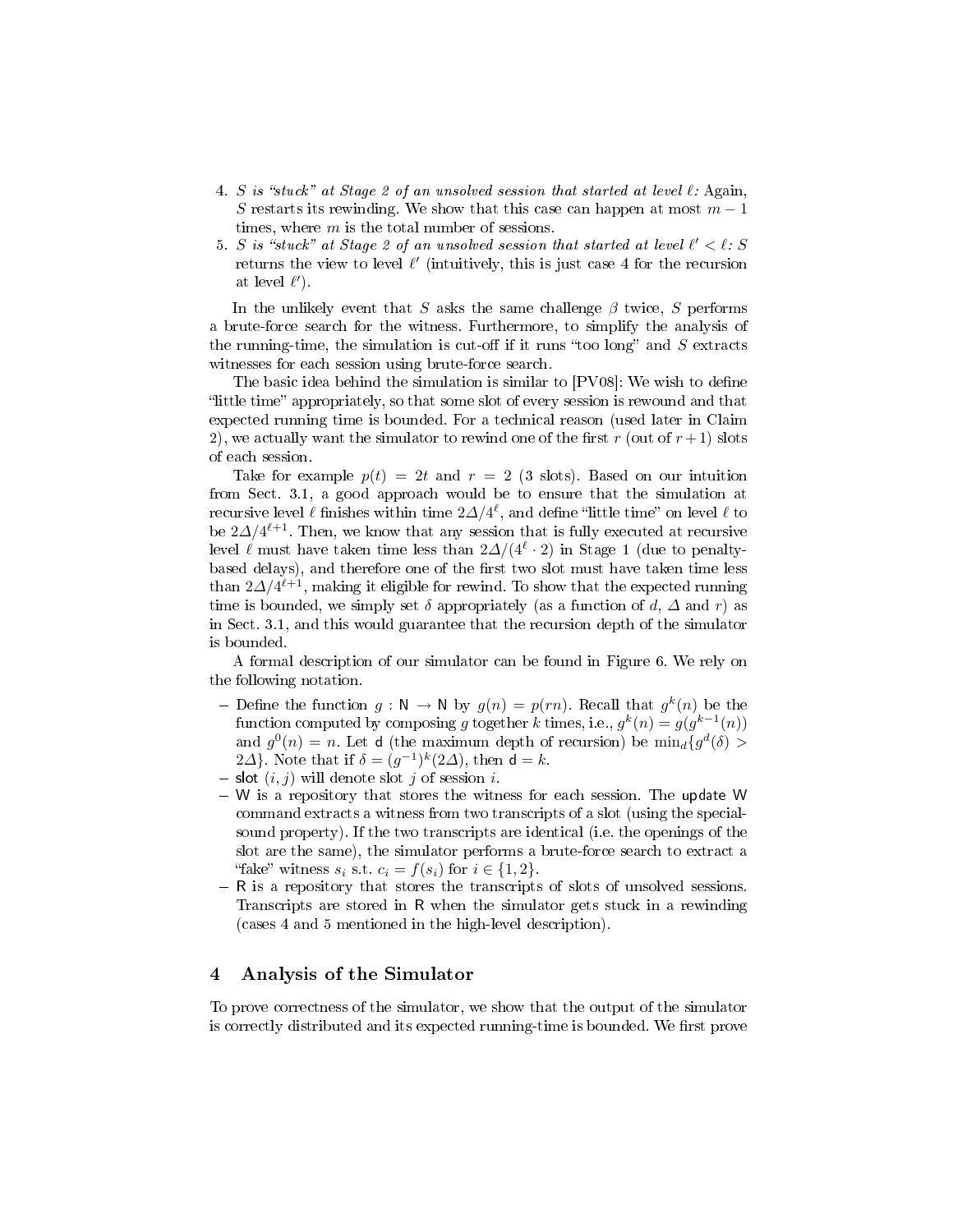# $\mathrm{SOLVE}^{V^*}_d(x, \ell, h_{initial}, s, \mathsf{W}, \mathsf{R})$ :

Let  $h \leftarrow h_{initial}$ . Note that  $h_{initial}$  contains all sessions that are started on previous recursion levels.

Repeat forever:

- 1. If  $v$  is a Stage 2 verifier message of some session, continue.
- 2. If  $V^*$  aborts in the sessions of slot s, or the time elapsed since  $h_{initial}$  exceeds  $g^{d+1-\ell}(\delta)$ , restart SOLVE from  $h_{initial}$ .
- 3. If the next scheduled message is a Stage 2 prover message for session  $i$  and  $W(i) \neq \bot$ , then use W(i) to complete the WI proof of knowledge; if  $W(i) = \bot$ and start message of session i is in  $h_{initial}$  return h, otherwise halt with output fail.
- 4. If the next scheduled message is a Stage 1 prover message for slot  $s'$ , pick a random message  $\beta \leftarrow \{0,1\}^{n^2}$ . Append  $\beta$  to h. Let  $v \leftarrow V^*(h)$ .
- 5. Otherwise, if v is the closing message for  $s' =$  slot  $(i', j')$ , then update W with v (using R) and proceed as follows.
	- (a) If  $s = s'$ , then return h.
	- (b) Otherwise, if session i' starts in  $h_{initial}$ , then return h.
	- (c) Otherwise, if  $W(i') \neq \bot$  or the time elapsed since the opening of slot  $(i', j')$ exceeds  $g^{d-\ell}$ , then continue.
	- (d) Otherwise, let  $h'$  be the prefix of the history  $h$  where the prover message for s' is generated. Set  $R' \leftarrow \phi$ . Repeat the following m times:
		- i.  $h^* \leftarrow \text{SOLVE}_{d}^{V^*}(x, \ell+1, h', s', \mathsf{W}, \mathsf{R}')$
		- ii. If  $h^*$  contains an accepting proof transcript for slot  $s'$ , extract witness for session  $i'$  from h and  $h^*$  and update W.
		- iii. Otherwise, if the last message in  $h^*$  is the closing message for the last slot of an session that started in  $h_{initial}$  return  $h^*$ .
		- iv. Otherwise, add  $h^*$  to R'.

# $S^{V^*}(x, z)$ :

Let  $d \leftarrow \min_d \{g^d(\delta) > 2\Delta\}$ . Run SOLVE $V^*(x, 0, \ldots)$  and output whatever SOLVE outputs with one exception. If an execution of  $\mathrm{SOLVE}^{V^*}_d(x,0,,,,)$  queries  $V^*$  more that  $2^n$  times, proceed as follows:

Let h denote the view reached in the "main-line" simulation (i.e., in the top-level of the recursion). Continue the simulation in a "straight-line" fashion from h by using a brute-force search to find a "fake" witness each time Stage 2 of an session  $i$  is reached.

Fig. 6. Description of our black-box ZK simulator.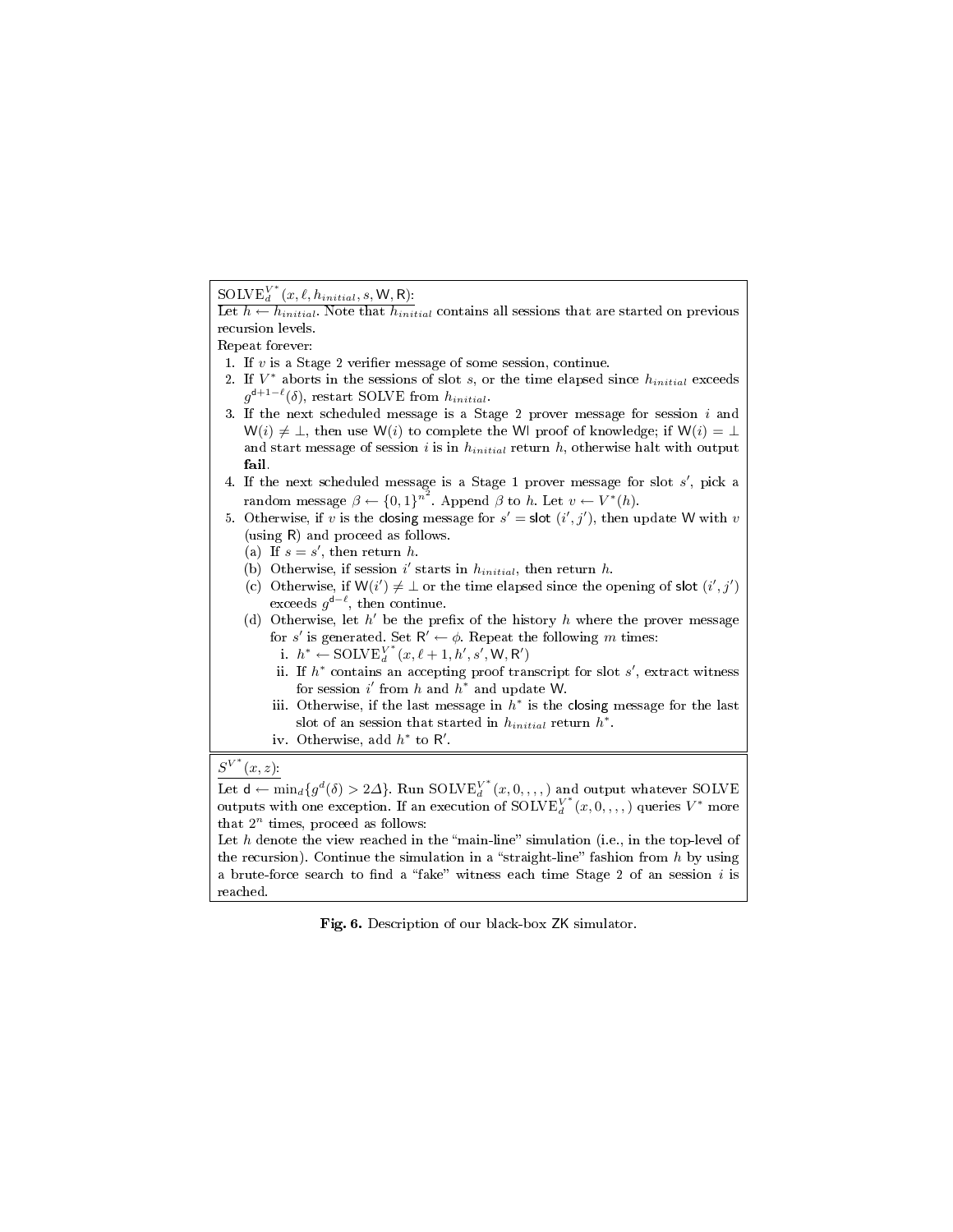in Claim 2 that the simulator never outputs fail. Using Claim 2, we show that the output distribution of the simulator is correct in Prop. 3, and that the expected running time of the simulator is at most  $poly(m^d r^d)$  in Prop. 4. Theorem 1 then follows from Prop. 3 and 4, together with the fact that if  $\delta = (g^{-1})^k (2\Delta)$  then  $d = k$ .

Claim 2. For every  $x \in L$ ,  $S^{V^*}(x, z)$  never outputs fail.

**Proposition 3.** The ensembles  $\{VIEW_2[P(x, w) \leftrightarrow V^*(x, z)]\}$  and  $\{S^{V^*}(x, z)\}$ are identical over  $x \in L, w \in R_L(x), z \in \{0,1\}^*$ .

**Proposition 4.** For all  $x \in L$ ,  $z \in \{0,1\}^*$ , and all  $V^*$  such that  $V^*(x, z)$  opens  $up$  at most  $m$  sessions,  $E[\text{time}_{\tilde{S}^{V^*}(x,z)}] \leq poly(m^{\textsf{d}} r^{\textsf{d}})$ 

The proof of Claim 2 is given below, while the proofs of Prop. 3 and 4 are given in the full version of the paper; in any case, the proofs of Prop. 3 and 4 are essentially identical to [PV08], modulo a change of parameters. Throughout the analysis we assume without loss of generality that the adversary verifier  $V^*$ is deterministic (as it can always get its random coins as part of the auxiliary input).

**Proof:** (Claim 2) Recall that  $S^{V^*}(x, z)$  outputs fail only if  $SOLVE^{V^*}_d$  $\frac{d}{d}(x, 0, 0, 0)$ outputs fail. Furthermore, SOLVE outputs fail at recursive level  $\ell$  only if it reaches Stage 2 of an unsolved session that started at level  $\ell$  (see Step 3 of SOLVE). We complete the proof in two parts. First we show  $\text{SOLVE}_{d}^{\bar{V^*}}$  will rewind at least one of the first  $r$  slots of every session at level  $\ell$ . Then, we show that SOLVE always extracts a witness when it rewinds a slot.

In order for SOLVE to be stuck at a session  $i$  that starts at recursive level  $\ell$ , session *i* must reach Stage 2 within  $g^{(d-\ell)}(\delta)$  time-steps (otherwise SOLVE would have rewound as per Step 2). This implies that  $t$ , the time between the opening of the first slot and the closing of th last slot of session  $i$ , must satisfy  $p(t) \leq g^{(\mathsf{d}-\ell)}(\delta)$  (due to penalty-based delays). This in turn implies that one of the first  $r$  slots of session  $i$  must have taking time at most

$$
\frac{t}{r} \leq \frac{p^{-1}(g^{(\mathbf{d} - \ell)}(\delta))}{r} \leq g^{(\mathbf{d} - \ell - 1)}(\delta)
$$

(here we use the monotonicity of  $p$ ). By construction, SOLVE would have rewound this slot (i.e., execute Step 5.(d)).

Next we show that whenever SOLVE rewinds a slot, a witness for that session is extracted. Assume for contradiction that SOLVE fails to extract a witness after rewinding a particular slot. Let level  $\ell$  and slot j of session i be the first time this happens. This means at the end of Step  $5.(d)$ , m views are obtained, yet none of them contained a second transcript for slot  $j$ . Observe that in such a view, SOLVE most have encountered Stage 2 of some unsolved session i' (i.e., stuck). Yet, we can show that the  $m-1$  other sessions can each cause SOLVE to be stuck at most once; this contradicts the fact that SOLVE is stuck on all  $m$  good views.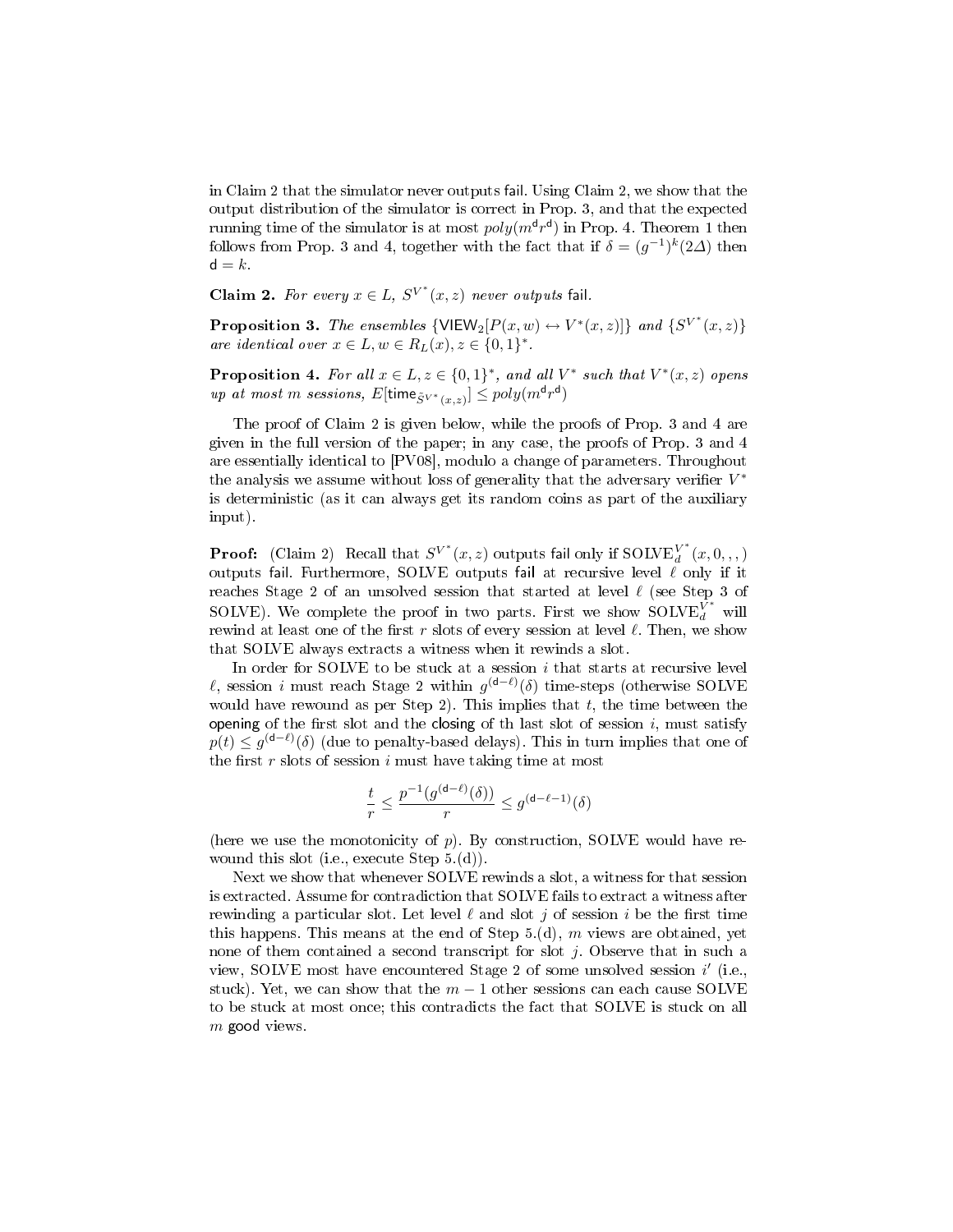For every session i' that SOLVE gets stuck on, both the opening and the closing of the last slot occurs inside the rewinding of slot  $(i, j)$ ; otherwise, SOLVE would have rewound one of the  $r$  slots that occurred before the opening of slot  $(i, j)$  successfully and extracted a witness for session i'  $(l, i, j$  was the first "failed" slot). Furthermore, the transcript of this slot enables SOLVE to never get stuck on session  $i'$  again, since the next time that the last slot of session  $i'$ closes will allow SOLVE to extract a witness for session  $i'$ . The contract of  $\Box$ 

# 5 Acknowledgments

We would like to thank the anonymous TCC reviewers for their helpful comments.

## References

- [Axe84] R. Axelrod. The evolution of cooperation. New York: Basic Books, 1984.
- [CF01] Ran Canetti and Marc Fischlin. Universally composable commitments. In  $CRYPTO$  '01, pages 19-40, 2001.
- [CKP01] Tzafrir Cohen, Joe Kilian, and Erez Petrank. Responsive round complexity and concurrent zero-knowledge. In ASIACRYPT '01, pages 422-441, 2001.
- [CKPR01] Ran Canetti, Joe Kilian, Erez Petrank, and Alon Rosen. Black-box concurrent zero-knowledge requires  $\tilde{\omega}(\log n)$  rounds. In  $STOC$  '01, pages 570–579, 2001.
- [DNS04] Cynthia Dwork, Moni Naor, and Amit Sahai. Concurrent zero-knowledge. J.  $ACM$ ,  $51(6):851-898$ ,  $2004$ .
- [FS90] Uriel Feige and Adi Shamir. Witness indistinguishable and witness hiding protocols. In  $STOC$  '90, pages 416-426, 1990.
- [GK96] Oded Goldreich and Ariel Kahan. How to construct constant-round zeroknowledge proof systems for NP. Journal of Cryptology,  $9(3):167-190$ , 1996.
- [GMR89] Shafi Goldwasser, Silvio Micali, and Charles Rackoff. The knowledge complexity of interactive proof systems.  $SIAM J.$   $Comput., 18(1):186-208, 1989.$
- [Gol01] Oded Goldreich. Foundations of Cryptography Basic Tools. Cambridge University Press, 2001.
- [Gol02] Oded Goldreich. Concurrent zero-knowledge with timing, revisited. In  $STOC$  '02, pages 332-340, 2002.
- [KLP05] Yael Tauman Kalai, Yehuda Lindell, and Manoj Prabhakaran. Concurrent general composition of secure protocols in the timing model. In STOC '05, pages 644-653, 2005.
- [KP01] Joe Kilian and Erez Petrank. Concurrent and resettable zero-knowledge in poly-logarithmic rounds. In  $STOC$  '01, pages 560-569, 2001.
- [KPR98] Joe Kilian, Erez Petrank, and Charles Rackoff. Lower bounds for zero knowledge on the internet. In  $FOCS$  '98, pages 484-492, 1998.
- [Lin04] Yehuda Lindell. Lower bounds for concurrent self composition. In TCC '04, pages 203-222, 2004.
- [LPV09] Huijia Lin, Rafael Pass, and Muthuramakrishnan Venkitasubramaniam. A unified framework for concurrent security: universal composability from stand-alone non-malleability. In  $STOC$  '09, pages 179-188, 2009.